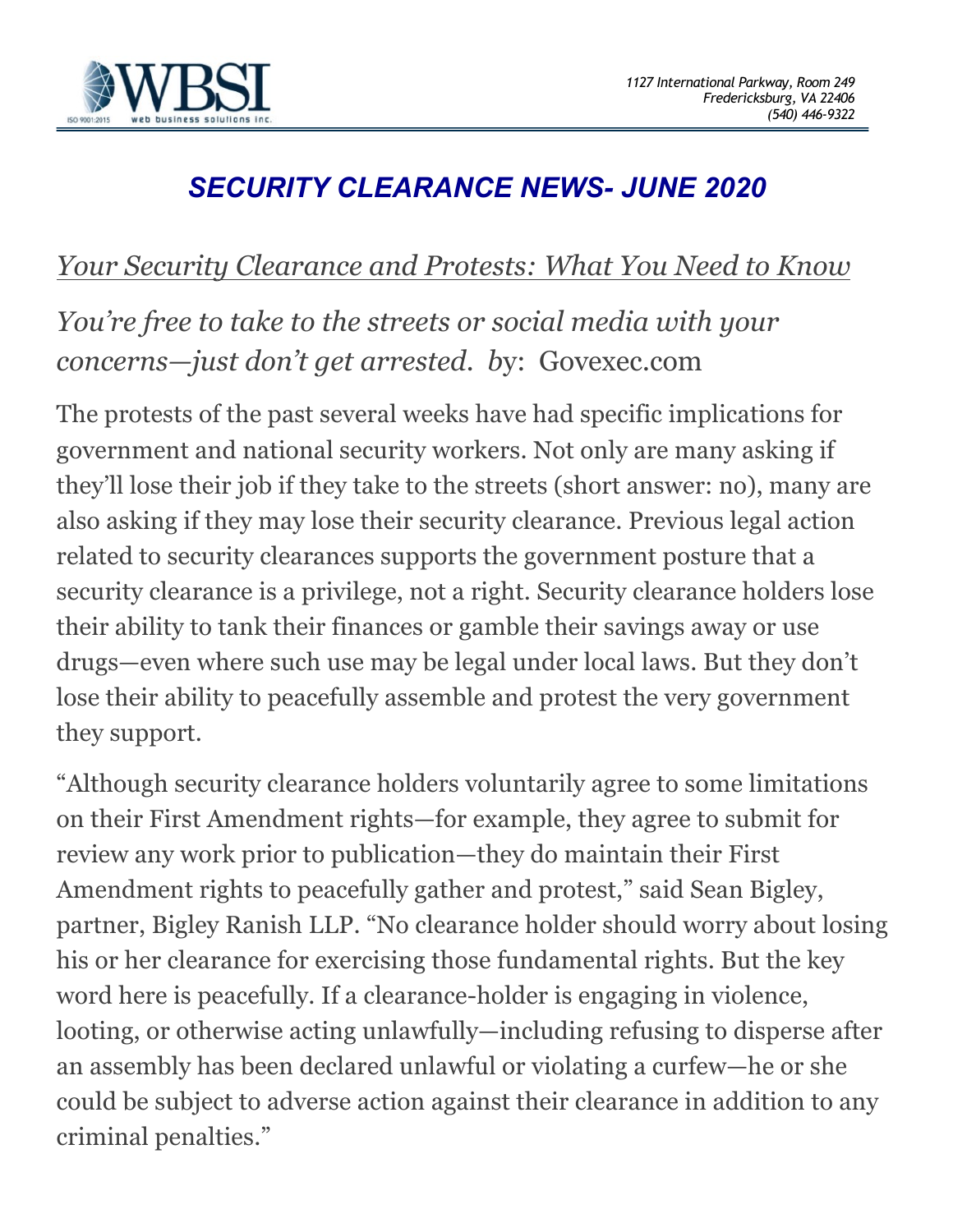

#### *Your Security Clearance and Protests: What You Need to Know (Cont.)*

Guideline A: Allegiance to the United States is one of the adjudicative criteria used to determine security clearance eligibility. While continuous vetting has created a few more flags for potential allegiance issues, it is incredibly rare for Guideline A issues to result in security clearance denial. A single denial was issued by the Department of Defense in 2019, and related to an individual's prior leadership in a white supremacist organization. Attending a peaceful protest or supporting a cause, even if it appears in contradiction with the government, is not a reason for clearance denial. Even for the most clandestine cleared workers, freedom of speech still exists.

"The reality is that one's political persuasion is a topic which hardly ever percolates to the top within the CIA workforce," said Christopher Burgess, a 30-year CIA veteran and current contributor to ClearanceJobs.com. "Yes, the director is appointed by the President, and the CIA is part of the Executive Branch. From my seat, it's as apolitical an organization as one can find in government, and in my 30 plus years I couldn't tell you what party any of my colleagues backed. With respect to protesting, one should hit the streets if one feels strongly about a topic, keeping in mind not to violate any laws. Getting yourself arrested, even for a misdemeanor, invites a review of your suitability to hold a security clearance, and who needs that."

When it comes to protesting issues, then, the takeaway is to be smart and follow the law. If a protest is shut down by police or violates a locally instituted curfew, your issue isn't the fact you were at a protest, but any subsequent citations or legal actions caused by your protest activity.